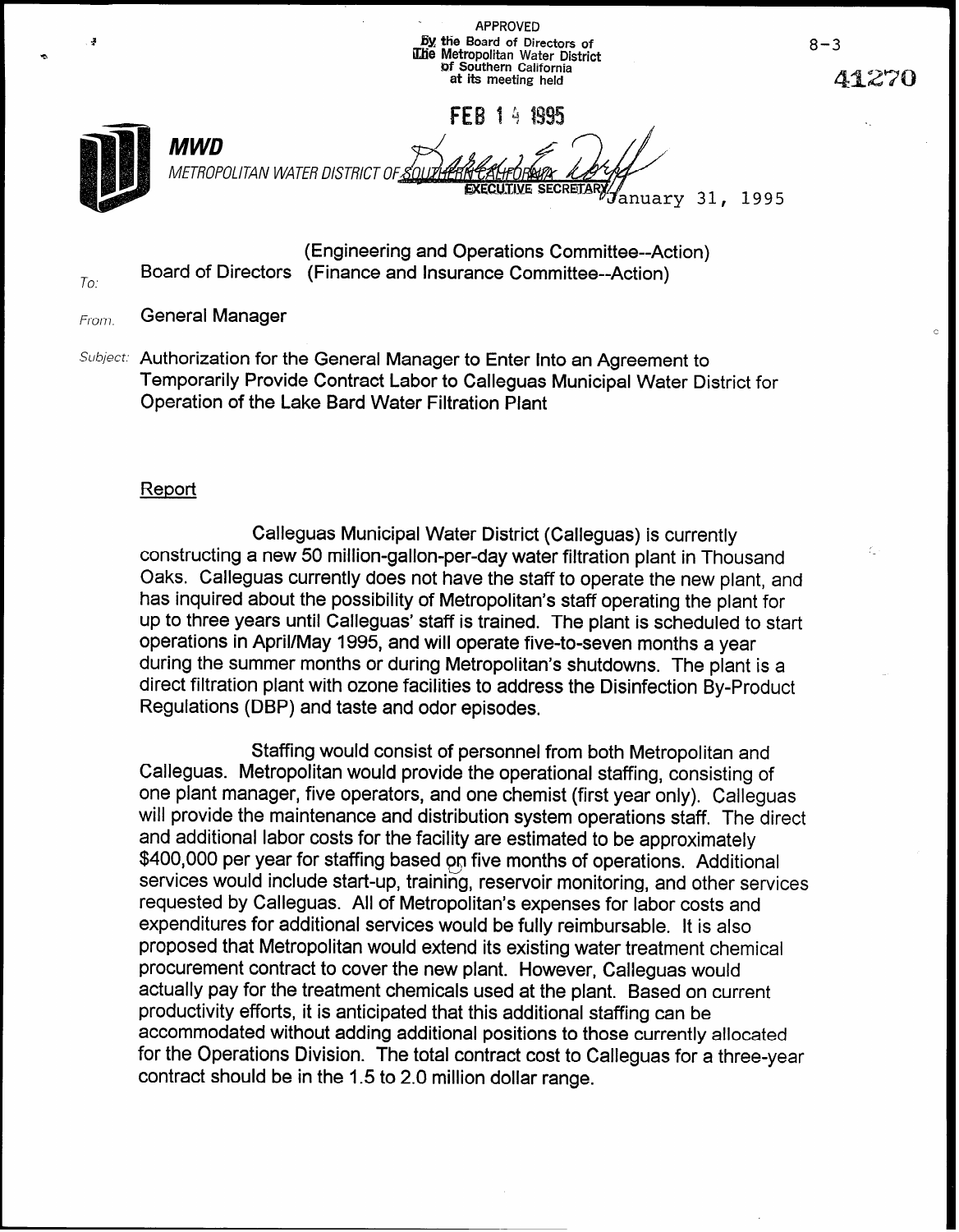Board of Directors **-2- -2-** January 31, 1995

Time is of essence for approving the agreement to provide contract labor. Since the plant is scheduled to start up in April 1995, operations training and equipment evaluations must be initiated in March 1995. If Metropolitan is unable to provide this service, Calleguas needs to act expeditiously to obtain it elsewhere.

Both Metropolitan and Calleguas will benefit through this facility contract. Metropolitan's experience with ozone and in-line flocculation will expand. This is particularly valuable as our Jensen and Mills plants are scheduled to bring ozone on-line in 1998. Metropolitan's operators will return to their home plants when Calleguas' plant is shut down, providing training for other Metropolitan plant operators on ozone, and allowing rotational training opportunities. Calleguas will receive the value-added benefit of Metropolitan's extensive water treatment experience, and receive training for their operations staff to eventually take charge of plant operations. Metropolitan and Calleguas will have an ideal opportunity to demonstrate innovative ideas, such as the 12 hour operator shift. Metropolitan's staff will track the costs of this endeavor, and report periodically to the Board.

### Recommendation

It is recommended that the General Manager be authorized to enter into a contract with Calleguas Municipal Water District in form approved by the General Counsel, substantially in conformance with the principles contained in Attachment 1, to provide staff to operate its Lake Bard Water Filtration Plant.

> John R. Wodraska General Manager

Submitted by:

Edward G. Means III Chief of Operations

Concur:

John R/Wodraska Genera<del>l</del> Manager

KLW/DCR/sjm (s:\mmshared\board\5-2029)

**Attachment**